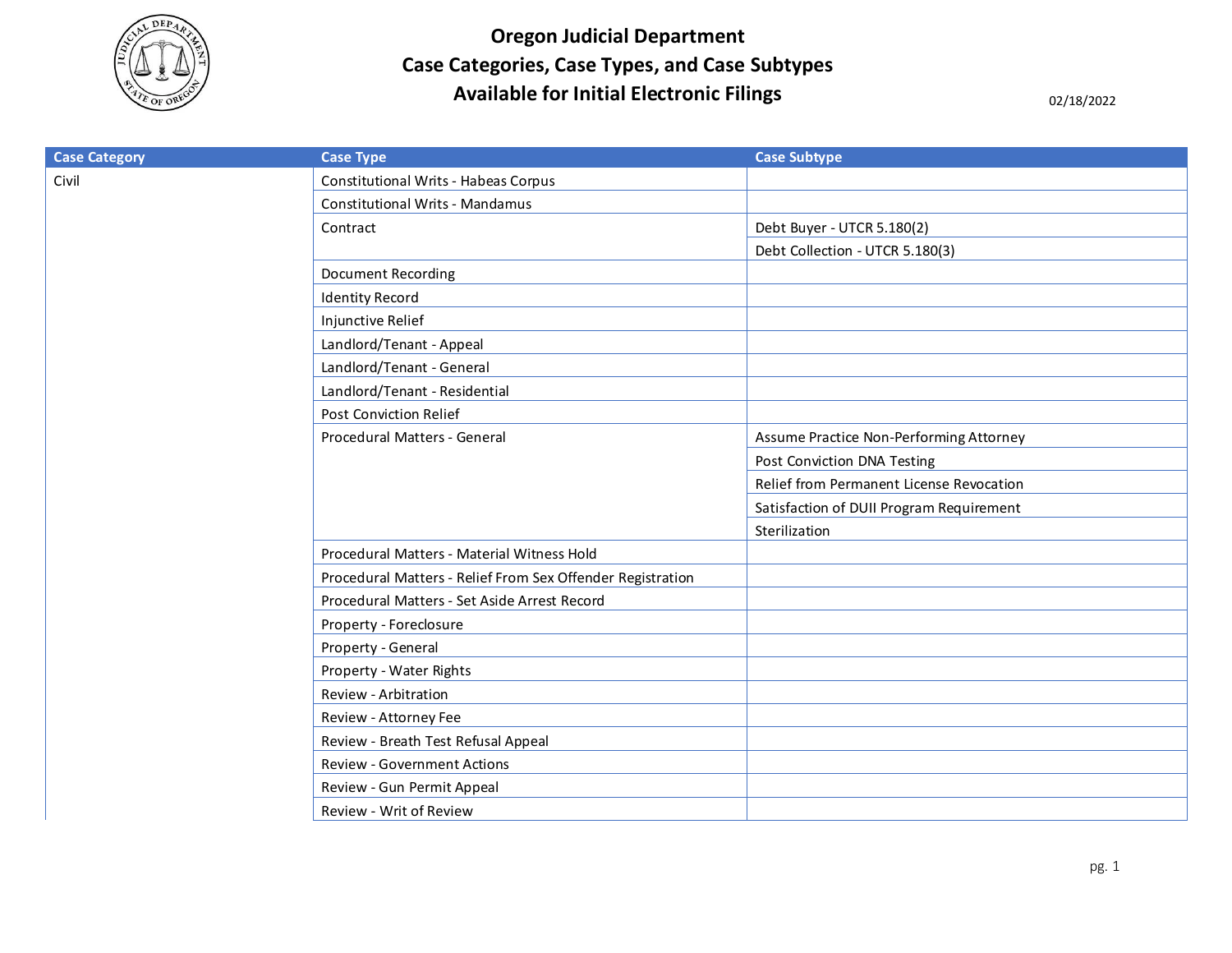

## **Oregon Judicial Department Case Categories, Case Types, and Case Subtypes**  Available for Initial Electronic Filings<br>
02/18/2022

|                          | Small Claims - Appeal                                   |                                                |
|--------------------------|---------------------------------------------------------|------------------------------------------------|
| Civil                    | Small Claims - General                                  | Debt Buyer - UTCR 5.180(2)                     |
|                          |                                                         | Debt Collection - UTCR 5.180(3)                |
|                          | Tort - General                                          |                                                |
|                          | Tort - Malpractice - Legal                              |                                                |
|                          | Tort - Malpractice - Medical                            |                                                |
|                          | Tort - Products Liability                               |                                                |
|                          | Tort - Wrongful Death                                   |                                                |
| Family                   | Adoption                                                |                                                |
|                          | Annulment                                               |                                                |
|                          | Dissolution                                             |                                                |
|                          | <b>Document Recording</b>                               |                                                |
|                          | Filiation                                               |                                                |
|                          | Petition Custody/Support/Visitation                     |                                                |
|                          | Protective Order - Elder Abuse                          |                                                |
|                          | Protective Order - FAPA                                 |                                                |
|                          | Protective Order - Foreign Restraining Order            |                                                |
|                          | Protective Order - Sexual Abuse                         |                                                |
|                          | Protective Order - Stalking                             |                                                |
|                          | Separation                                              |                                                |
| Juvenile Dependency      | Juvenile Dependency                                     |                                                |
|                          | Juvenile Dependency - Appeal from County Court          |                                                |
|                          | Juvenile Dependency - Judicial Determination            |                                                |
|                          | Juvenile Emancipation                                   |                                                |
|                          | Juvenile Permanent Guardianship                         |                                                |
|                          | Juvenile Termination of Parental Rights                 |                                                |
| Probate or Mental Health | <b>Adult Protective Proceedings</b>                     | Conservatorship - Adult Prot Proc              |
|                          |                                                         | Guardianship - Adult Prot Proc                 |
|                          |                                                         | Guardianship - Vulnerable Youth                |
|                          |                                                         | Guardianship/Conservatorship - Adult Prot Proc |
|                          | Adult Protective Proceedings - Appeal from County Court | Conservatorship - Adult Prot Proc - Appeal     |